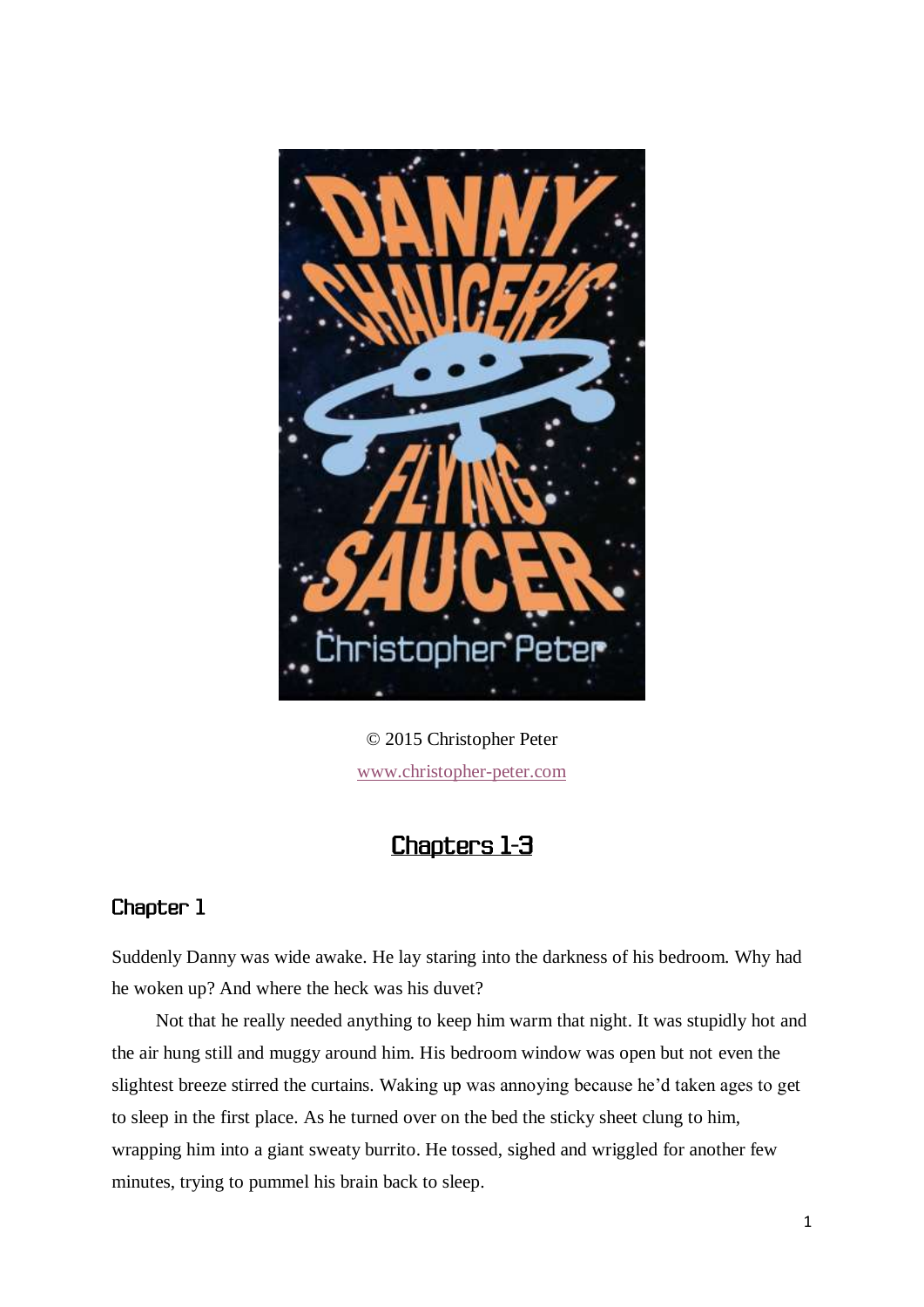It was no good. With a grunt Danny hauled himself out of bed, wondering if opening the window a bit wider might help. He got only two steps before his feet caught on something and he landed on a heap on the duvet. He must have kicked it off in his sleep. Muttering, he stumbled up to the window and pushed it open. But all he felt from outside was a slow hot puff of air that smelt of wet grass. The thunderstorm earlier in the evening had been fun but it hadn't cooled things down at all.

He gazed out across the back garden towards the trees beyond. They looked as if they were cut out of black card. It was so *dark* here in countryside. Then he raised his eyes and gasped.

The clouds had cleared and the sky was bursting with stars – a few big and bright, some small and twinkling, others clustered together in little sparkling knots. It was just like some ginormous toddler had hurled tiny flecks of white paint with a brush across the black heavens. Danny had to admit that living in the middle of nowhere did have its good points after all. He still missed the city, but there the glary yellow street lights blanked out the night sky and made the stars hard to see. Here in Brampton there were no street lights near his house and the night sky, when it was clear, was just brilliant.

It would have been cool to share it with someone though, and he found himself wondering whether Sam was looking up at the same stars from his new home in Scotland. Danny's best friend Sam Jones had moved away with his family in the summer, and since then life had seemed very quiet. Brampton was hardly the liveliest place in the world as it was; without Sam it was basically dead.

Danny sighed and leant a bit further forward (keeping his feet on the floor, remembering what Mum would say) and craned his neck to see more. There was the Milky Way, a band of those little stars. Down near the horizon, just above the dark trees, was the really bright Evening Star, the one he knew wasn't really a star at all but the planet Venus. There was no moon that night but that just made the stars even more vivid.

Then he stiffened.

Was that a flicker of white-blue light from somewhere behind the trees? Like a camera flash. More lightning? But the storm was long gone. He stared harder into the gloom but all he could see were the trees swaying gently as if in a breeze he couldn't feel.

Now he could hear something: a low humming, a bit like the noise the fridge made but deeper and quieter. As he strained his ears he detected something else too, almost on the edge of hearing. It was the faintest, most delicate whistling sound; not harsh like the teacher's blaring whistle on the sports field at school, but soft and melodic, hanging in the air like the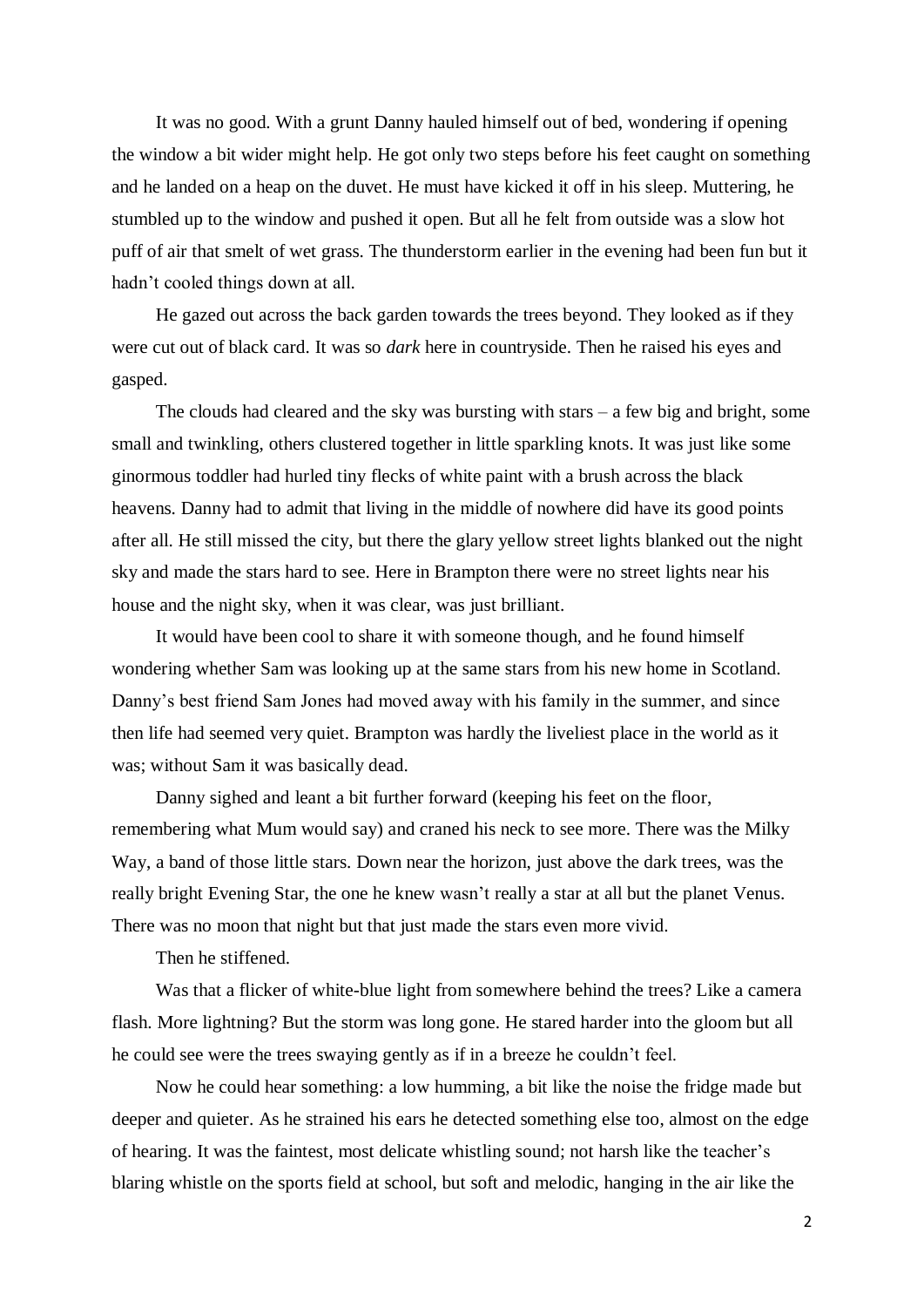strangest music, all of one note but rich and pure. It was somehow delicious to Danny's ears, and for one dizzying second he was gripped by the insane impulse to climb out of the window to get closer to it. He *felt* it more than anything; it was under his skin, making his cheeks and fingertips tingle. The dark trees seemed to quiver in the magic air.

Then it was gone, and Danny slowly realised the night was perfectly quiet again. The trees were still once more, frozen in the dark silence. He stood for a little while longer, half mesmerised as if he'd woken from a dream. Perhaps he'd just imagined it? Or maybe it had been lightning after all, far off in the distance where there might be clouds he couldn't see. That humming, whistling noise … an aeroplane or helicopter maybe, somewhere out of sight? Except it hadn't sounded like any aircraft he'd ever heard before. It sounded like *nothing* he'd ever heard before.

He yawned hugely and his eyelids grew suddenly heavy. Must be the fresh air, he decided. After one last lingering look at the sumptuous night sky, he shuffled back to bed. Yawning again, he flopped his head down on the pillow and closed his eyes. He dimly thought about having a look round in the trees in the morning, to see if there was anything there.

His mind full of stars, Danny felt himself float up into the heavens. That ghost of that sound lingered in his ears, a strange and distant melody. Wouldn't it be totally awesome, he thought, if he really could fly up there into the sky, into space, to the stars?

If only …

## Chapter 2

Mum's voice sliced though his jumbled dreams: 'Danny! It's quarter to eight! Get up, sleepyhead!'

Danny sat up, blinking in the yellow morning sunlight that streamed through his halfopen curtains. He'd over-slept, and it was clear that his plan to search the wood at the bottom of the garden would have to wait until later. Right now it was breakfast, bathroom and school.

Downstairs in the kitchen, as Danny was munching through a bowl of his favourite apricot wheats, the silence was broken by the phone's tinny ring. Mum picked it up and frowned as she listened to a voice yammering faintly at the other end. 'Oh, really …? Look, Colin … OK, it's just I've got a lot on today and … OK, OK then. Yeah … nine's fine … OK, bye.'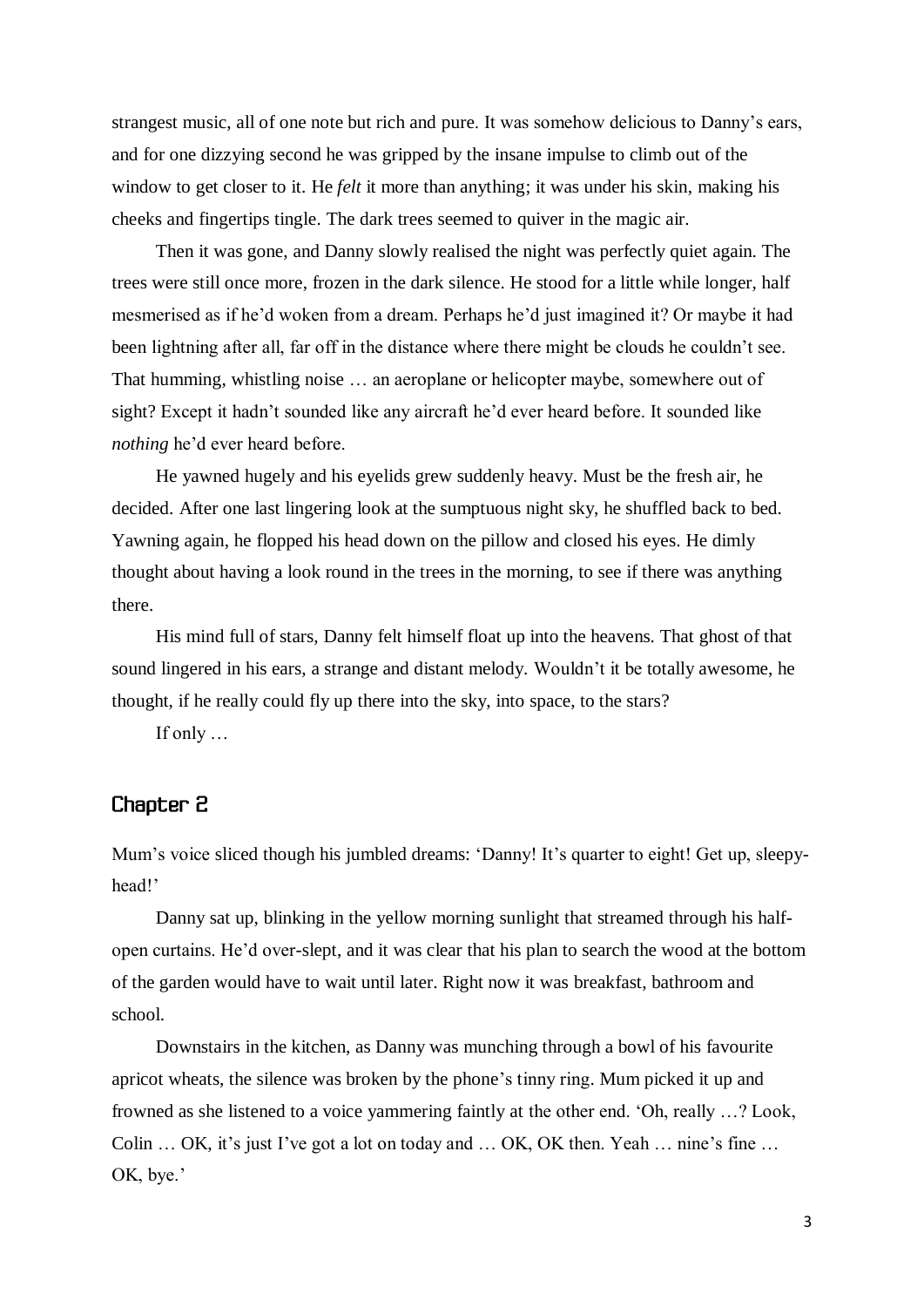Mum put the phone down on the table so gently that Danny knew she was especially irritated.

'Um … was that Uncle Colin, Mum?' he asked.

'Yes.' She got up and started banging some plates around in the sink.

'What did he want?'

'Well he wants to come round here. Right away, don't you know. After, what, how long's it been? Three months or so? Now suddenly it's urgent he sees me right away.' Mum sat down heavily and groped for her cup of coffee. Her face was white and creased; she looked really tired recently. Danny wanted to ask why it was such a problem for her brother to visit them. It wasn't like they saw him very often. Although that, he realised, was probably part of the problem.

'He sounded a bit flustered,' continued Mum after a pause. 'I'll soon find out why I guess. You know he still works at the Ganymede Institute don't you? You know, where I used to work? He's a senior manager, though, quite high-up, rather above a mere researcher like me.' She gulped down some coffee. 'Right, come on Danny, get your teeth cleaned and get going. It's nearly half-past eight.'

Ten minutes later, just as Danny was coming down the stairs again, the front doorbell rang and he heard Mum groan. 'What? Don't tell me he's here *already*?'

He was. Mum opened the front door (after pausing to twist her face into a plastic smile) to Doctor Colin Box – to give him his full title. Although Colin was Mum's brother, you wouldn't think it to look at them. While his sister was tall and slender with long fair hair, Colin was short, plump and bald as an onion. Only their brown eyes looked sort of similar. (Mind you, Danny knew he himself looked nothing like either of them – with his red hair and green eyes, he definitely took after his dad.)

'Hi sis,' said Colin, wiping his glistening forehead with a crumpled hankie. 'Flipping *hot* isn't it? Wouldn't believe it's September …?'

Mum made polite noises while herding Uncle Colin into the sitting room so rapidly that the visitor didn't seem to notice his nephew. Danny sat on the bottom step slowly pulling on his school shoes while a muted conversation went on the other side of the sitting room door. He knew it was wrong to eavesdrop but he wanted to know why Uncle Colin had turned up so abruptly and at such an odd time. What was so urgent? Also he was interested in what happened at the Institute. He didn't know much about it, except that it was something to do with space and satellites and things like that. When she'd worked there – which was until about a year earlier – Mum used to talk about it sometimes, though often she'd suddenly stop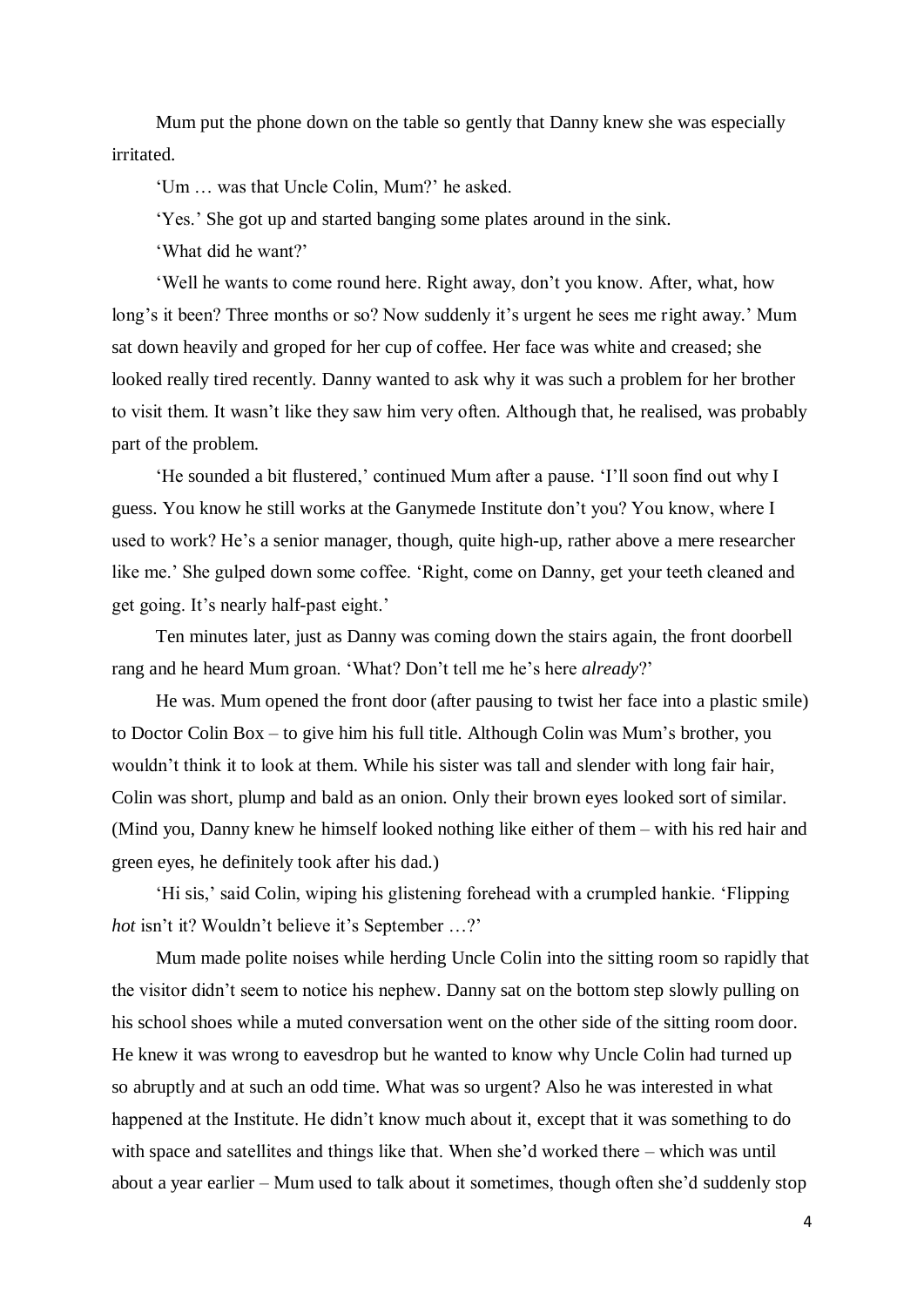and change the subject, as if she was afraid of saying too much. It sounded mysterious and exciting.

Then he had an idea. He knocked on the sitting room door and pushed it open. 'Erm – hello, Uncle Colin. Would you like a cup of tea?'

Colin was perched on the edge of an armchair, still sweating in his too-tight brown suit. 'Oh – hi Danny. Yes I think …'

'*I* think you should be getting on to school now, don't you?' interrupted Mum in the light sing-song voice she used when she wanted to make it completely clear that absolutely no argument was even vaguely possible.

'Oh yes – well it's only a five-minute walk so … Mum, do you want …?'

Before Danny could finish, Mum strode over and pecked him on the forehead. 'A fiveminute walk if you *run*, yes. Off you go, Danny love. Have a good day. Don't forget your bag.'

'Yeah. You too, Mum,' he muttered and backed out of the room. But just the door began to swing shut, he heard Uncle Colin say something that made his tummy do a somersault.

'... oh, sis, I meant to ask, did you –  $er$  – see or hear anything – um – *odd* last night?' 'Odd? How do you mean?' he heard Mum reply.

'Oh, I don't know …' Colin gave a nervous little laugh, even though Mum hadn't said anything funny. 'Like  $a \dots$  bright light or  $a - a -$  sort of *humming* sound?'

'No, no, I don't think so. No. Why? Has something happened at the Institute?'

'Well, something's sort of gone missing – but I can't talk about it, you know how it is. But an old lady in Brampton reported something last night so that's why I thought … anyway – Helen, um, how's the new job going? You're working from home aren't you …?'

It was soon obvious nothing more interesting was going to be said, so Danny decided to set off for school while the two adults burbled on in a way that managed to sound both bored and jolly at the same time. As he walked down the front path he wondered what Uncle Colin had meant about a bright light and a humming noise. What he'd heard and seen the night before had begun to crumble and fade in his mind, like a dream, but maybe it had really happened after all. And what, exactly, had gone missing from the Institute? Danny couldn't wait for school to finish so he could get home and do some exploring in the garden – but what on earth might he find?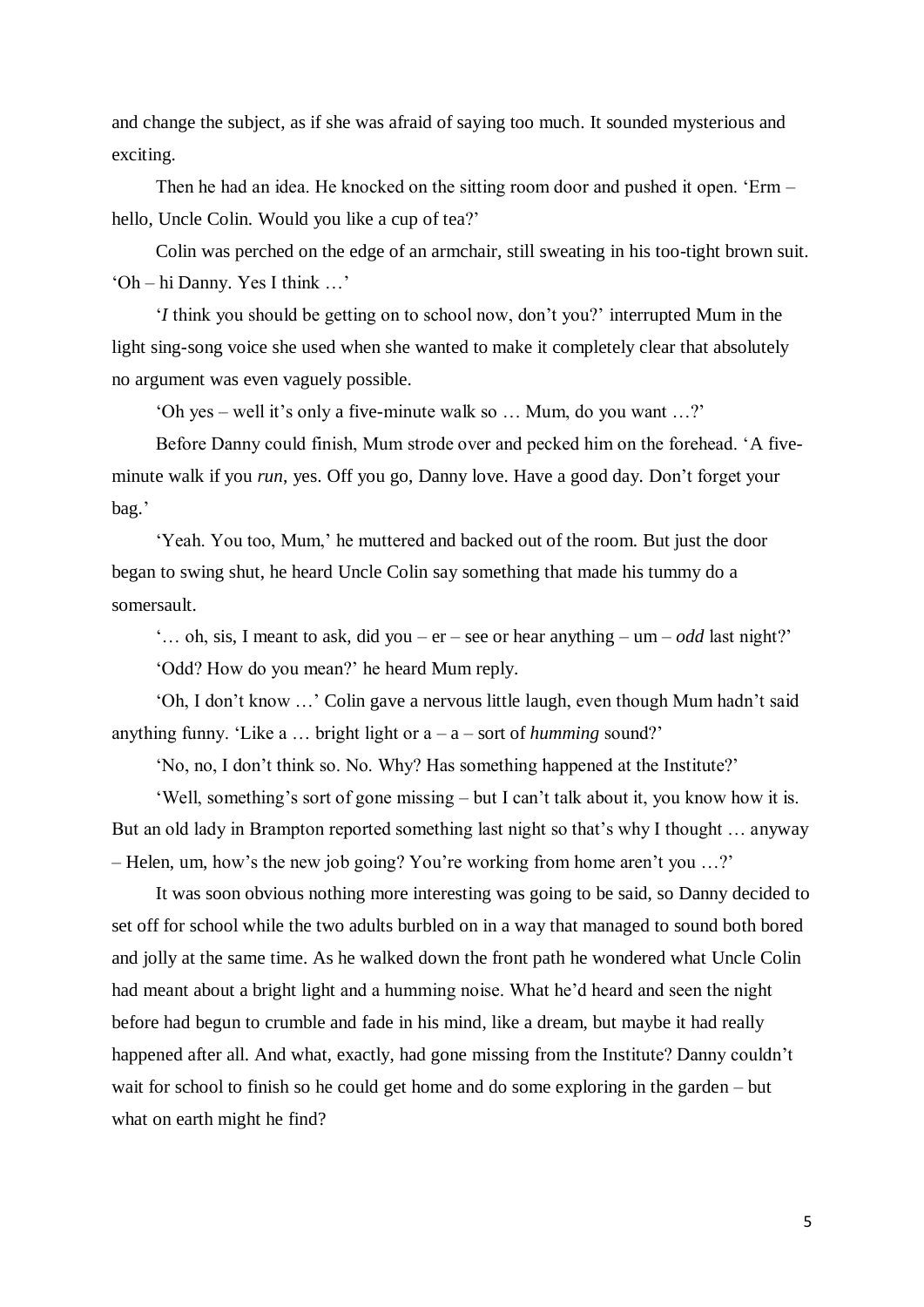## Chapter 3

School rushed past in a hot blur. Usually Danny quite liked maths, but today the numbers kept squirming around in his head, like they were sweaty with the heat, and his brain couldn't keep hold of them. The air inside the classroom felt like treacle that thickened as the afternoon wore on. So he gazed out of the window, towards the distant trees behind his house. Was there really something there, he wondered?

In the end Miss Perry told him off. 'Daniel Chaucer, wake up! Your head's in the clouds today.' He shook his head, threw out a 'Sorry Miss!' and managed to focus on his decimals and percentages for about thirty seconds before his brain started to float away again, followed closely by his eyes. Then he glanced at the empty chair beside him. It had been unoccupied ever since Sam had moved away, and the gap left behind seemed a lot bigger and quieter than one seat. Everyone else had a friend in that small class, in that tiny village school, but there weren't enough to go round. Sam would have been excited by the mystery of that missing *thing*, thought Danny. It would have been fun to look for it with him.

Then Miss Perry barged into his thoughts again. 'Danny? Natalie's going to sit next to you here for today, OK …?'

Danny looked up. There was Natalie Ford, the new girl, a dark and sullen little thing who looked at least a year younger than everyone else in their Year Six class. 'Um … I thought she was sitting with Sandy and Chloe …?'

'Well, she, er, I thought we'd try her here. That OK?' Without waiting for his answer, Miss Perry bustled away to grapple with some explosive whispering and giggling just breaking out on the other side of the room. Danny grunted as Natalie sat down in the spare chair. *Sam's* chair.

'Hi,' said Danny gloomily, while thinking *go away.*

'Hi, I'm Nat,' mumbled the girl. Danny glimpsed red puffy eyes and understood why she'd been moved. Sandy had already announced the previous week that she didn't like the scraggy new girl with her scruffy clothes; and Sandy Wright could make anyone's life miserable if she wanted to. Natalie was being moved out of harm's way – but, Danny knew, not nearly far enough. You couldn't escape from Sandy and her mates; and he had no intention of being anyone's protector. Far too much hassle.

Finally the bell rang for the end of the school day and the whole class let out a hot ragged sigh. A faint rumble of thunder rolled across the ashen sky as Danny trudged across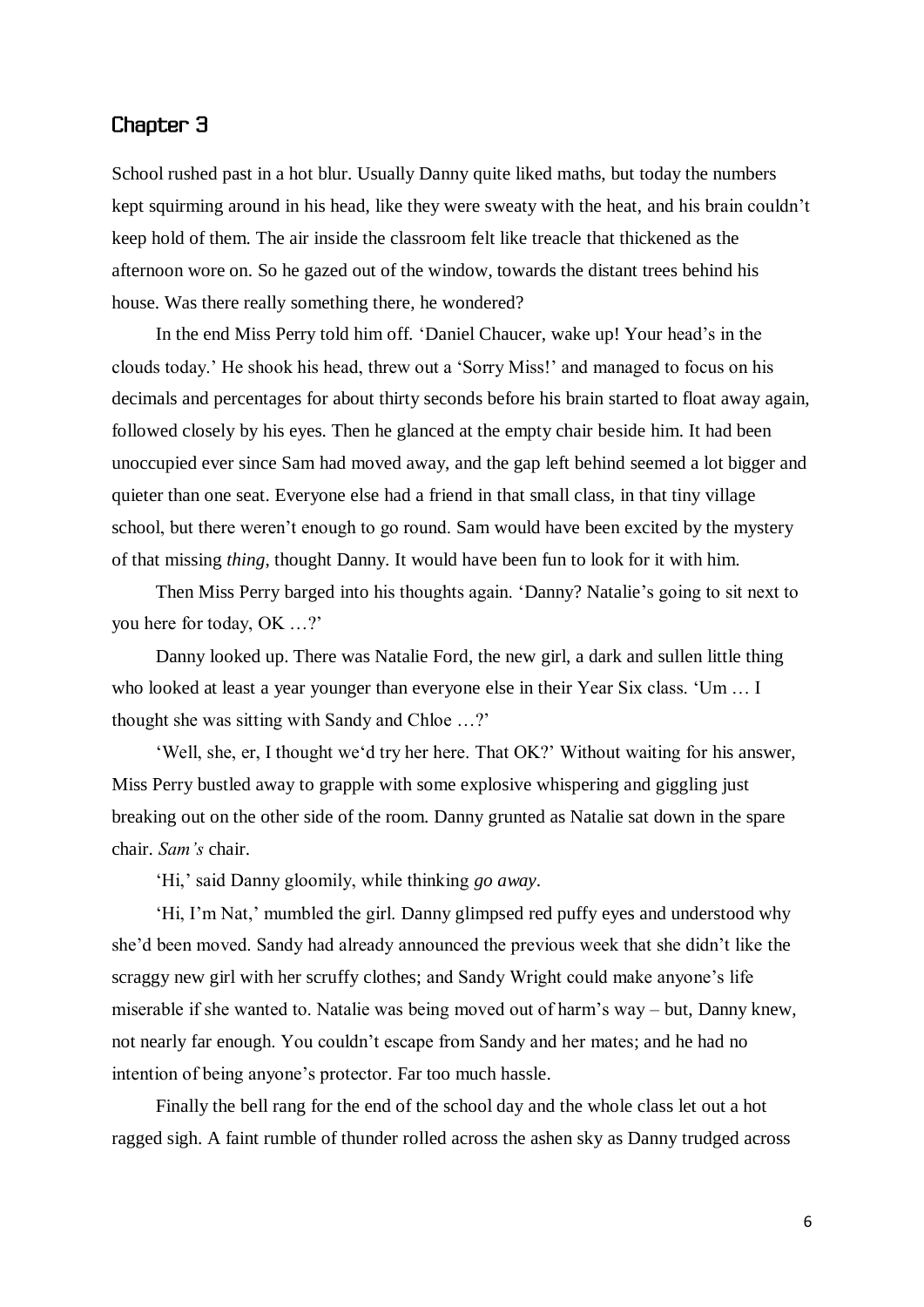the playground. He hadn't forgotten about exploring the wood but he was in no mood to hurry. He could already feel the sweat prickling on his skin.

'Hey look, it's Carrot and the Dwarf!' Sandy's unmistakable whine rang out across the tarmac behind him. Danny felt the familiar lump in the bottom of this stomach, and for the thousandth time he cursed his red hair. (A past attempt to convince Sandy he was strawberry blond had not gone well.) Just keep walking, he told himself. They'll soon pick on someone else. But – wait a minute – *the Dwarf*? He glanced round to see Natalie Ford just behind. Oh great. He quickened his pace.

'They're black and white!' honked Sandy.

Then came a sound that made Danny's stomach-lump ten times heavier: the snarling Rottweiler laugh of Chad Wilson. Brilliant! There was only one thing worse than Sandy Wright and Chad Wilson, and that was Sandy Wright and Chad Wilson together. They were the double-act from hell. Worse, they seemed to think Nat was with *him*. Nightmare!

'Maybe she's his *girlfriend*!' barked Chad, and Sandy's whiny giggle slithered through the air. Danny's dad always told him to stand up to bullies, to never run away. But he didn't understand. And he was responsible for the red hair, so it was partly his fault anyway. Danny knew that Chad and Sandy and their assorted hangers-on were mostly just bags of noise. They rarely bothered to follow if you ran away, and Danny had only ever seen Chad hit anyone maybe once or twice. These bullies were too clever to go too far, to do too much that might get them noticed and stopped. Instead they made their victims' lives miserable by degrees, bit by bit, the cruel shove here, the spiteful jibe there, usually under the radar but always *there*.

No, it was better to just get away as quickly as possible; so Danny broke into a jog, his tormentors' jeers snapping at his heels.

Luckily, two corners and one zebra crossing later, he seemed to have left everyone behind. He slowed to a walking place, wiping the salty sweat from his eyes and glancing over his shoulder to check he wasn't being followed. Then he turned off the street and began to cut across the village common towards home.

Another peal of thunder, so loud it seemed to make the treetops quiver, prompted him to quicken his pace again. Often he'd pause by the bramble bushes and help himself to a blackberry or three, but not today – better not to get caught near trees with a storm brewing. He jumped as a fat raindrop plopped onto the top of his head. Nearly home now, just through one more line of trees and he'd reach his road.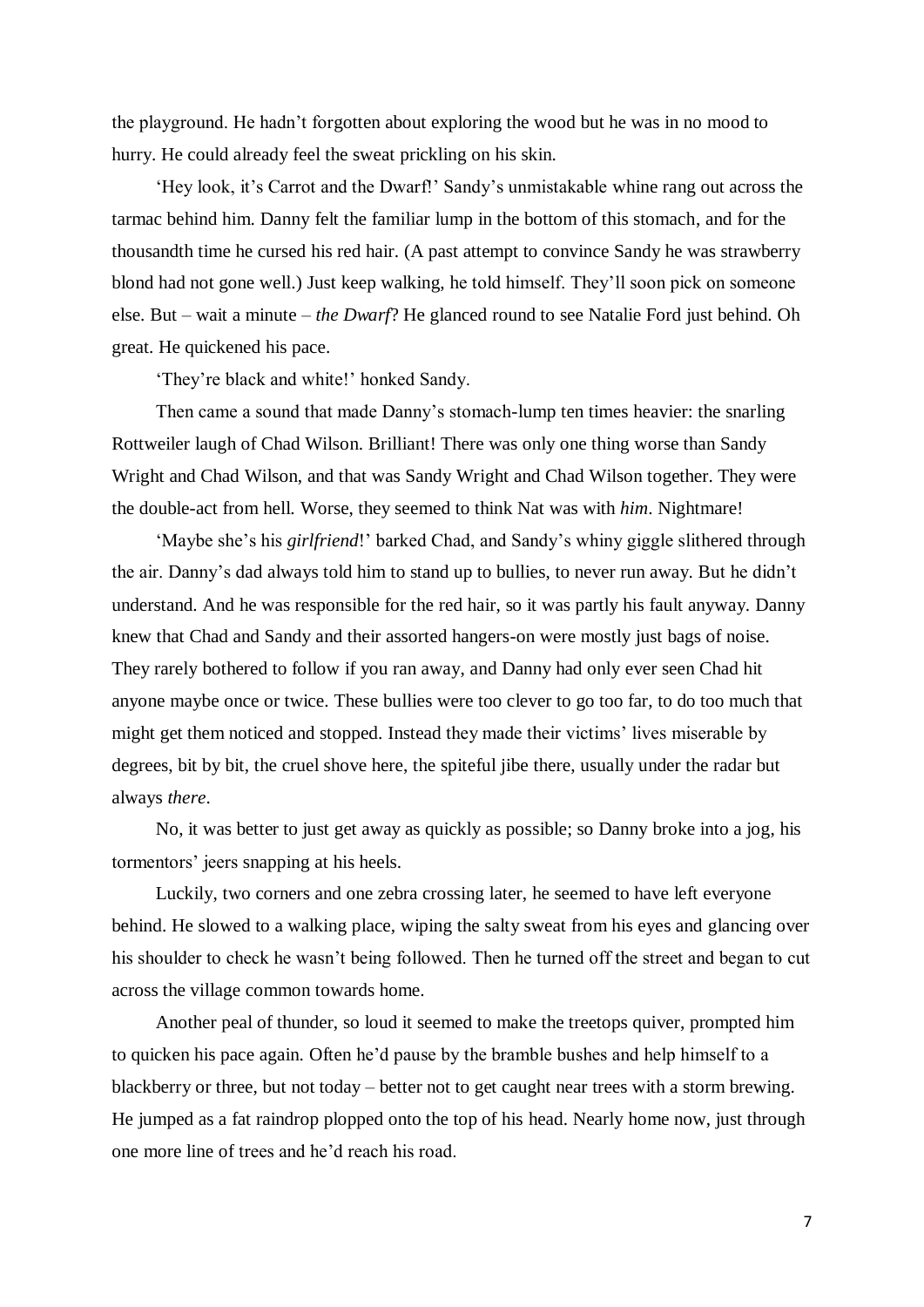Then with a shock he heard the thump of running feet from behind. Chad and Sandy immediately muscled back into his thoughts, but he'd hardly turned around before Natalie Ford came jogging past, throwing him a quick glance and a half-smile. Danny surveyed the way she'd come but there was no sign of pursuit. She'd obviously shaken them off, which was good. Natalie could certainly move. But why did she have to come this way? He didn't think she even lived in this direction.

At least she didn't seem to want to hang around – within a few second she disappeared under the trees ahead. Danny trudged on, unwilling to risk catching her up. But no sooner had he ducked under the first branch into the green dusk than he saw Natalie again, standing oddly still a few metres ahead, facing away from him. Now what? As he unwillingly approached, she glanced back and held a finger to her lips. She wanted him to be quiet – but why?

He edged up next to Natalie and peered over her shoulder and past the tree-trunk behind which she'd stopped. About ten metres away in a clearing stood another figure, clearly an adult, tall and thin. Danny squinted and watched, for some reason holding his breath. The village was a small place and Danny, who had seen everyone there was to see within a week or two, was pretty sure he'd never come across this person before.

The figure was facing half away from them. Danny was about to ask Natalie why she'd stopped and why they were hiding from whoever was in front of them, when she held up her hand again for silence, leaned close and whispered in his ear, 'Listen!'

Then, Danny heard the figure mumble – in a voice that could have been male or female – something that sounded like … 'Missable Blob.' Surely not … but then he heard the same words again, this time slightly more clearly.

*Missable Blob?* What the heck did that mean? Why was this strange person standing in front of a tree, saying *Missable Blob*? He looked at Natalie and she grinned at him. She seemed about to say something else, and Danny leant forward to listen – then felt his foot catch on a tree root. He stumbled forward into the open, hands flailing like a demented helicopter; and his other foot came down on a small branch which snapped in two with a crack like a gun-shot.

The figure in the clearing swung around. For a few breathless moments it seemed to be watching him, its face indistinct in the half-darkness.

'You there. Who's that?' Then in four long, rapid strides the figure was right in front of him. Danny peered up into a sharp white face topped with short, slicked-back yellow hair. It took him a few moments to realise it was a woman. Amazingly tall, and dressed like a soldier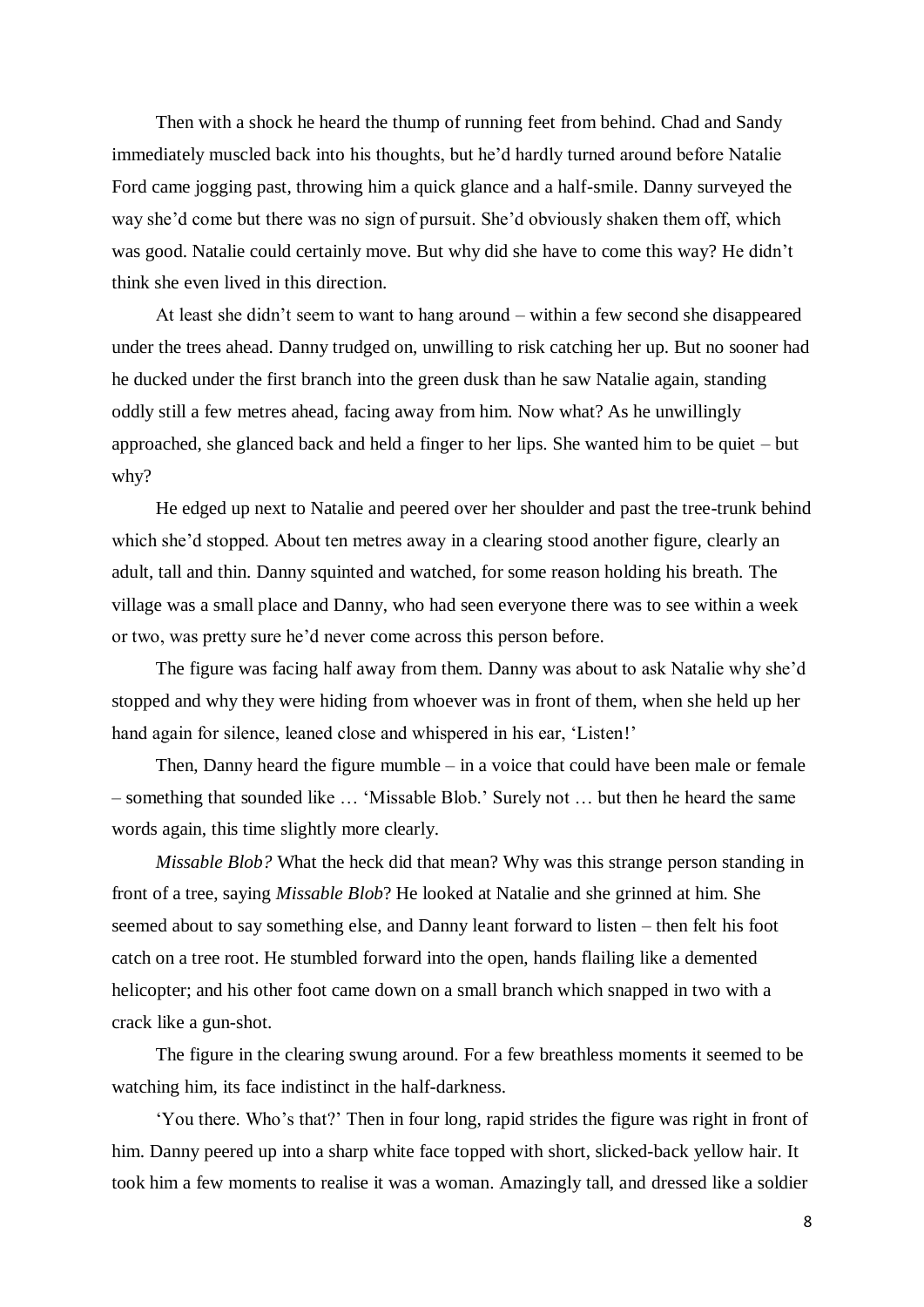with a khaki green jersey and trousers and impossibly shiny black shoes, but definitely a woman. Wide, ice-blue eyes gazed back down at him.

The woman spoke in a deep, quick voice: 'What were you doing, skulking around in the undergrowth? Were you *watching* me?'

'Um … n-no …' Danny felt his face burn. He'd never been a good liar.

The soldier-woman's eyebrows shot up halfway to her custard-coloured hair, and a frown creased her milk-white forehead. 'Did you – um – hear what I was saying, just now?'

Oh no. What could Danny say? That he thought she said *Missable Blob* to that tree? She'd think he was a total loony. She didn't seem to have seen Natalie, who was still out of sight behind him, and he felt suddenly very alone. Desperate to escape, he stammered out the only thing he could think of: 'Um – s-sorry but – you're a stranger and ...'

'Oh. Of course.' The woman's mouth creased into a tight little smile. 'Don't talk to strangers. Quite right. Very sensible. Never mind.' She spoke as rapidly as she walked, spitting out the syllables like a machine gun. Then she took a small step back so she was now longer towering over Danny – but her imposing frame still blocked his way, and her eyes never left him. He'd have to walk past her, but his feet seemed glued to the ground.

Then Natalie strolled casually out from behind the tree trunk, as if she'd just that second arrived. 'Alight, Danny? What's up?'

'Um … yeah, alright Natalie. Just going home …'

'Cool. Come on then.' Nat glanced up at the soldier-woman with casual disinterest, like she was a lump of wood that was getting in the way. 'Excuse me, please, miss? We're late getting home and our parents will be worried.'

The woman stepped to one side. 'Well. Of course. Please accept my apologies, young *lady*.'

'Thanks,' said Nat. 'Come on Danny.' The two of them hurried past soldier-woman. As they reached the road, Danny was certain those cold blue eyes were following them, making his back prickle; but he dared not look around. His feet urged him to break into a run but he forced himself to walk normally.

They stopped only when they reached the front gate of Danny's house, and then at last he allowed himself to look back. He felt his stomach relax with relief when he saw no sign of the creepy solider. 'Thanks, Natalie,' he muttered, without looking at her. 'She was well weird, that woman.'

'Too right. If she *was* a woman.' she replied. 'And call me Nat, OK?'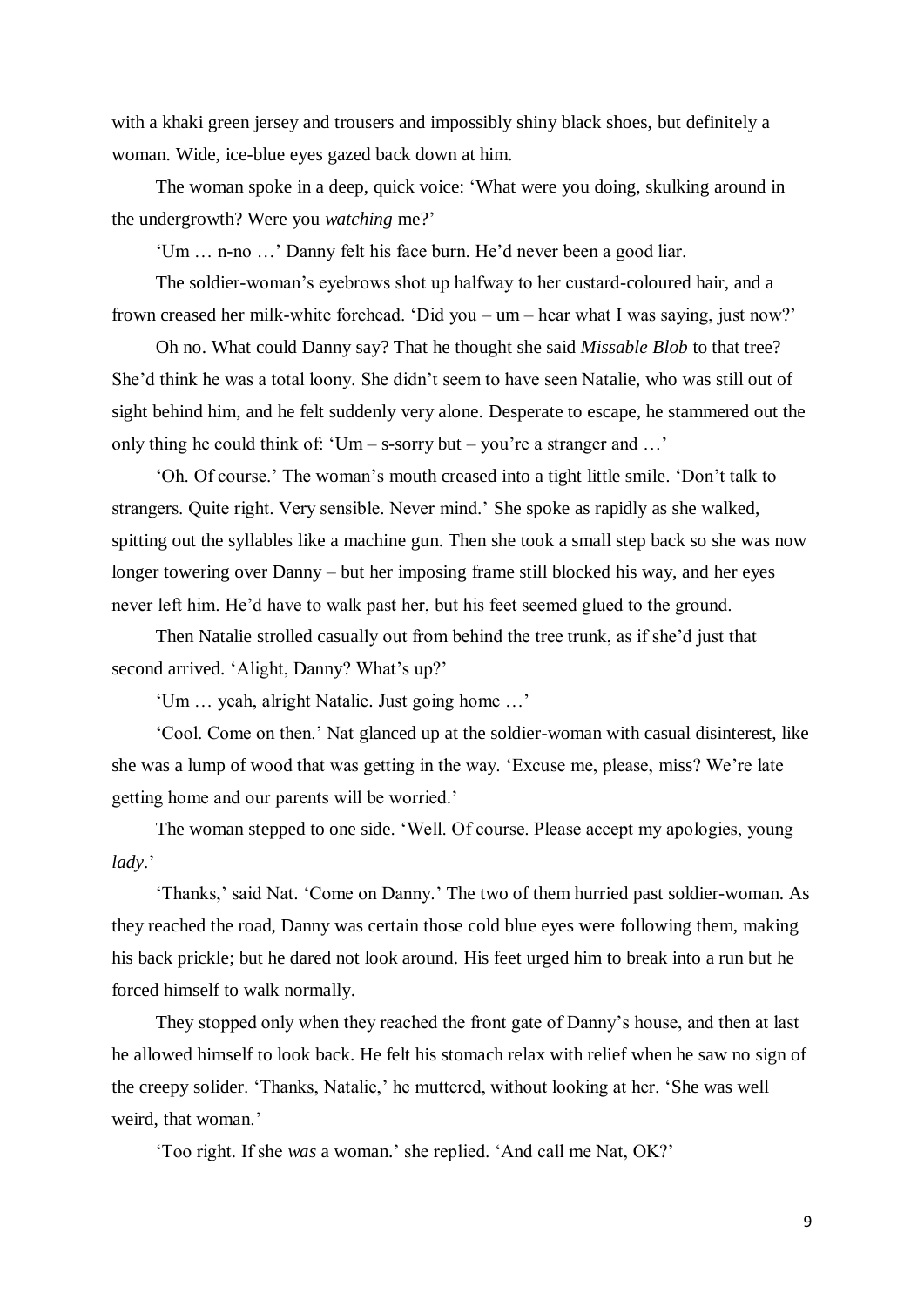'But – wait a minute, why were you watching her anyway?' Danny's relief was fast being eclipsed by annoyance. That had been a seriously, *weirdly* embarrassing moment.

'Well – did you hear what she was saying to the trees?'

'I'm not sure … it sounded like *Missable Blob*?'

Nat laughed. '*Missable Blob*? What the heck does that mean? Why would anyone go around saying *that* to a tree?'

'Well I don't know do I? Why would anyone say *anything* to a tree? Maybe she was just some kind of nutter. Seeya.' Danny turned and stalked through the gate. Time to get away.

But just as he reached the front door, Nat called after him:

'Hang on. So you don't want to know what she *really* said?'

He stopped, key poised in mid-air, and reluctantly looked back. 'What?'

Nat paused, one hand on the gate, big smirk on her face. Pausing for dramatic effect, no doubt. But he realised that, annoyingly, he did actually want to know.

'*What?*' he repeated.

'She didn't say *Missable Blob*. She said *Visible Bob*!'

'*Visible Bob?*' Danny shrugged. 'But that doesn't make any sense either.'

'Well it's what she said.'

'How do you know anyway?'

'Well I heard her. And I heard her earlier too, when I went home for lunch. She was in a field near my house, behind a hedge. She said *Visible Bob*. That was why I was watching her just now. I wanted to hear if she'd say it again. And she did.'

Danny felt like he was in some bizarre kind of dream. Apparently there was a woman walking around the village saying *Visible Bob* to various trees and shrubs. 'Oh well. She's definitely some kind of loony then isn't she?'

'But what if she isn't?' Nat replied. 'She's with the army or something. I saw her get out of one of those green land rovers this morning. I think it means something, this Visible Bob.' Her eyes were wide with excitement, and for a fleeting moment Danny felt the same thing. What with last night, and now this. Maybe something *was* going on? Maybe he and Nat could ...?

But he shoved down the thought with brute force. No. Natalie Ford was the uncool new kid who nobody liked. If Chad or Sandy or any of the others saw them together, he was doomed. He could hear their taunts already. *Carrot and the Dwarf. Black and White.* No way!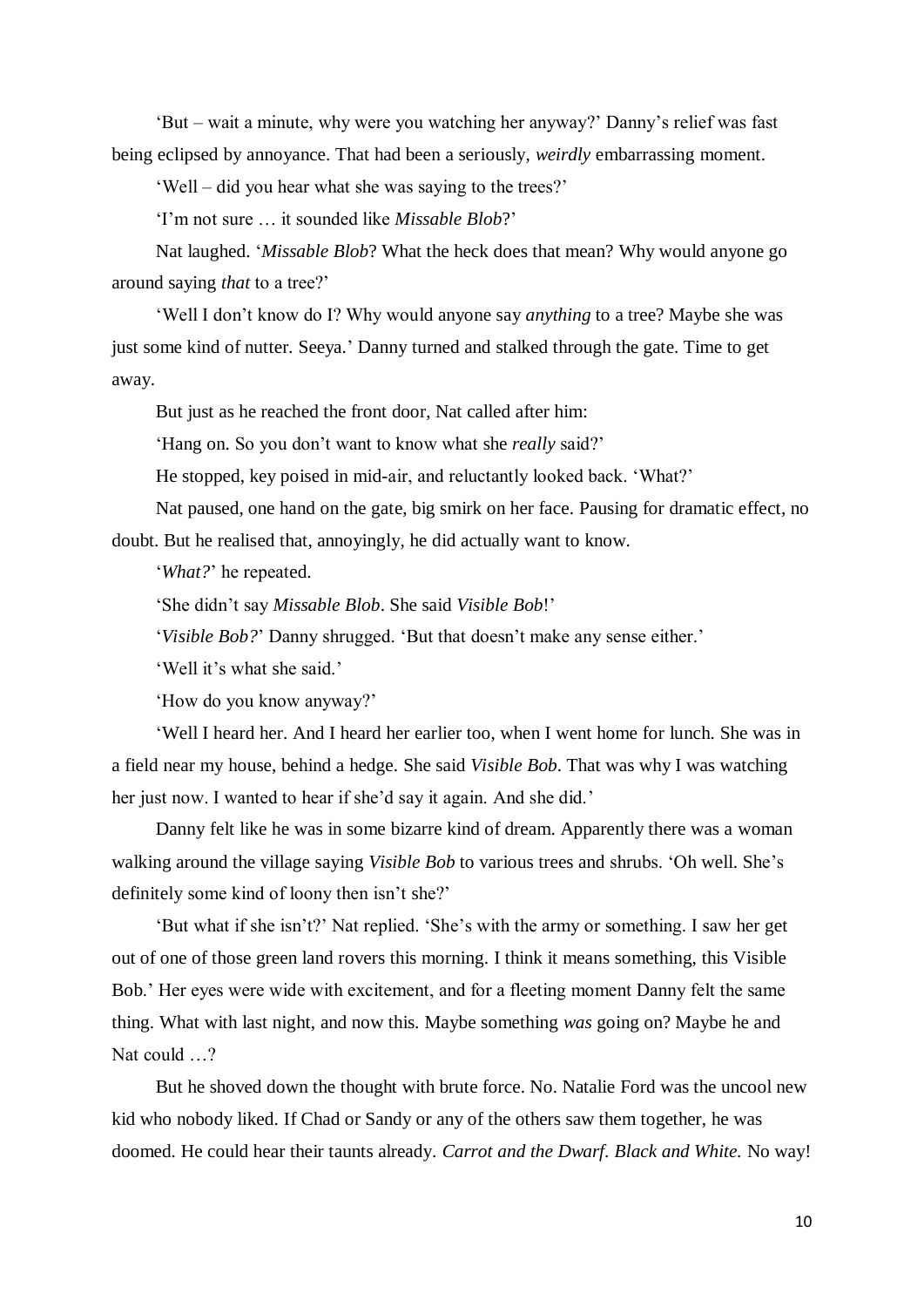'OK. Doesn't matter. Whatever.' He pushed open the front door and slipped inside. In the cool gloom of the hallway he stopped and had the odd feeling he'd left something important outside. Then he shrugged and ran upstairs. He peered through an upstairs window and caught sight of Nat disappearing back up the road. She looked dark and small. Danny felt a stab of guilt, but what was he supposed to do?

He'd meant to explore the woods behind the garden as soon as he could, but no sooner had he headed back downstairs than an enormous rumble of thunder rattled the window panes. When he looked through the kitchen window he groaned as he saw a grey curtain of rain so thick it obscured the trees. That was that then.

'Danny? Is that you?' he heard Mum call from the sitting room.

'Yeah, Mum.' He found her on the sofa, bent over the laptop, yawning and rubbing her eyes. How long had she been there, working? 'Want a cup of tea?'

'Thanks, love, that would be wonderful.' She smiled and stretched. 'Good day at school?'

'Yeah, fine,' replied Danny, even though it hadn't been fine at all. He decided not to mention the tree-talking soldier-woman. Mum had enough to worry about as it was.

Danny did his maths homework while waiting for the rain to stop (that would stop Mum nagging as well). But it wasn't until after tea that the grey clouds finally broke and let through a sliver of watery sunlight. He bolted down the last of his apple pie and pulled on his trainers. 'Just going in the garden, Mum,' he said as he dashed through the kitchen door.

'I can see that,' Mum called after him. 'Don't get too wet will you? Be back in in twenty minutes OK? Dad'll be home soon.'

The soaking-wet lawn sparkled in the late sunshine as Danny crossed it. Dad had been too busy to cut the grass for a couple of weeks and it was long enough to wet Danny's ankles. He squeezed under the branches on the other side, gasping as a drip of cold water coursed down his neck and back. Then, carefully pushing back the last bramble, he reached the clearing.

In the centre of the small wood that belonged to his family's rented house was a circular clearing, about twenty metres across, where an old shed or outbuilding used to stand. Now all that remained were some low stony foundations, interspersed with fragments of rotten wood and a few treacherous-looking rusty spikes, all choked in a tangled sea of bright green stinging nettles. Danny came here quite a lot but usually stayed at the edges, working his way around to reach the line of trees at the far side, beyond which a field of swaying corn stretched to the horizon. Only once had he gone to the centre of the clearing, and then he'd